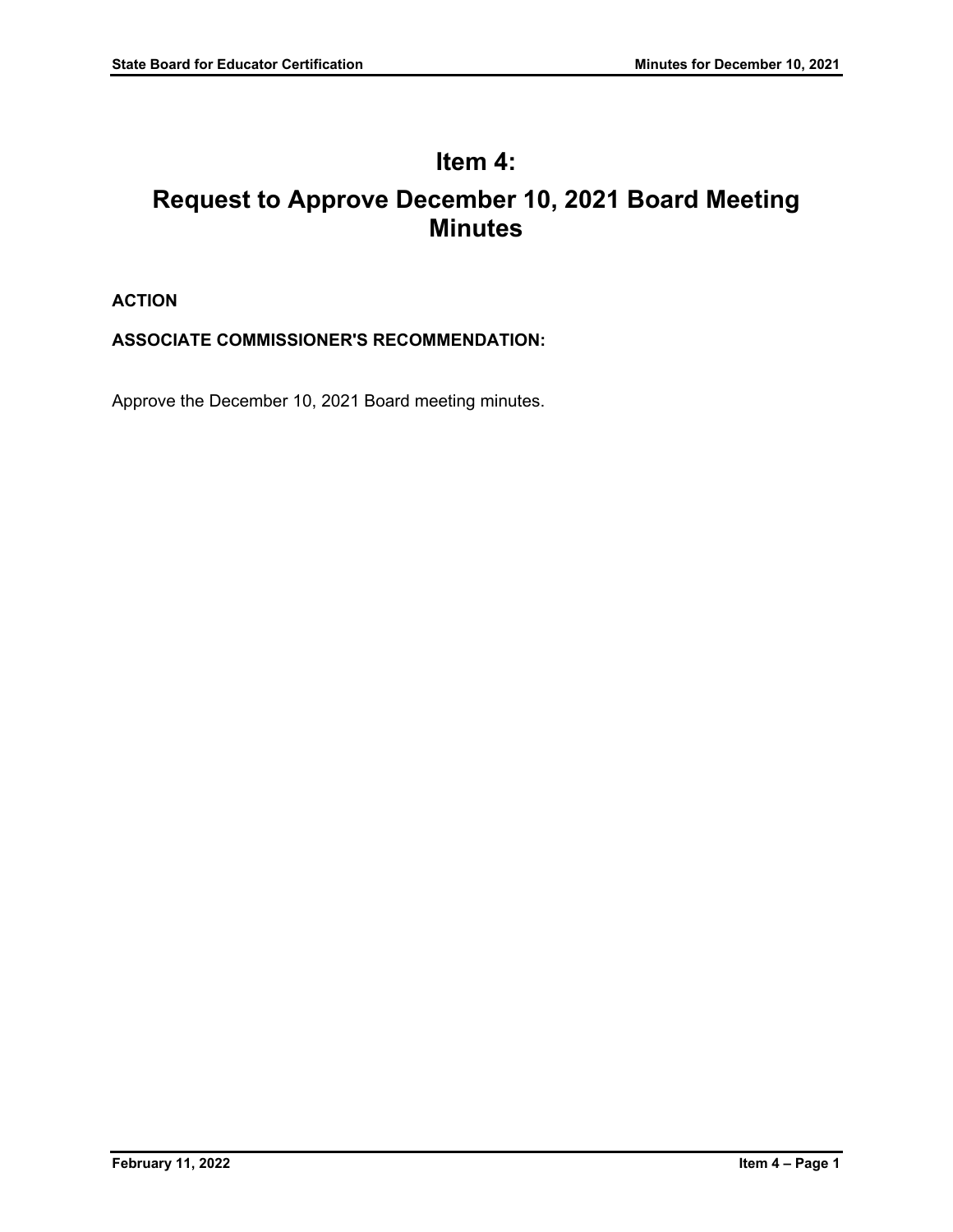# **STATE BOARD FOR EDUCATOR CERTIFICATION MEETING AGENDA**

# **DECEMBER 10, 2021 AT 8:30 AM 1701 N. CONGRESS AVE. ROOM 1-104**

**The Board will meet in open session and after determining the presence of a quorum, deliberate and possibly take formal action, including emergency action, on any of the following agenda items:**

# **Moment of Silence**

#### **Pledge of Allegiance**

#### **1. Call to Order**

The State Board for Educator Certification (SBEC) convened its meeting at 8:32 AM on Friday, December 10, 2021.

Present: Dr. Robert Brescia, Mr. Tommy Coleman, Dr. Veronica Galvan, Ms. Bena Glasscock, Mr. Rex Gore, Ms. Melissa Isaacs, Dr. John Kelly, Mr. Andrew Kim, Dr. Andrew Lofters, Ms. Courtney MacDonald, Ms. Kelvey Oeser, Dr. Alma Rodriguez, Ms. Jean Streepey, and Mr. Josue Tamarez Torres.

Absent: Ms. Julia Dvorak.

#### **2. Texas Education Agency Commissioner Comments**

Texas Education Agency Commissioner, Mike Morath presented this item to the Board. Commissioner Morath provided data related to student achievement and pandemic related learning loss. Commissioner Morath shared agency initiatives that align with the SBEC's actions and priorities to address the needs of students in preparing educators.

#### **3. Associate Commissioner's Comments Regarding the SBEC Agenda**

Associate Commissioner Emily Garcia welcomed the Board and thanked staff for their hard work in preparation for the meeting. Ms. Garcia thanked Commissioner Morath for attending and presenting at the SBEC meeting.

#### **4. State Board for Educator Certification Welcome New Board Member and Recognition of Former Board Member**

Ms. Pogue presented this item to the Board. The Board welcomed Mr. Josue Tamarez Torres as a classroom teacher representative and thanked Ms. Shareefah Mason for her service on the SBEC.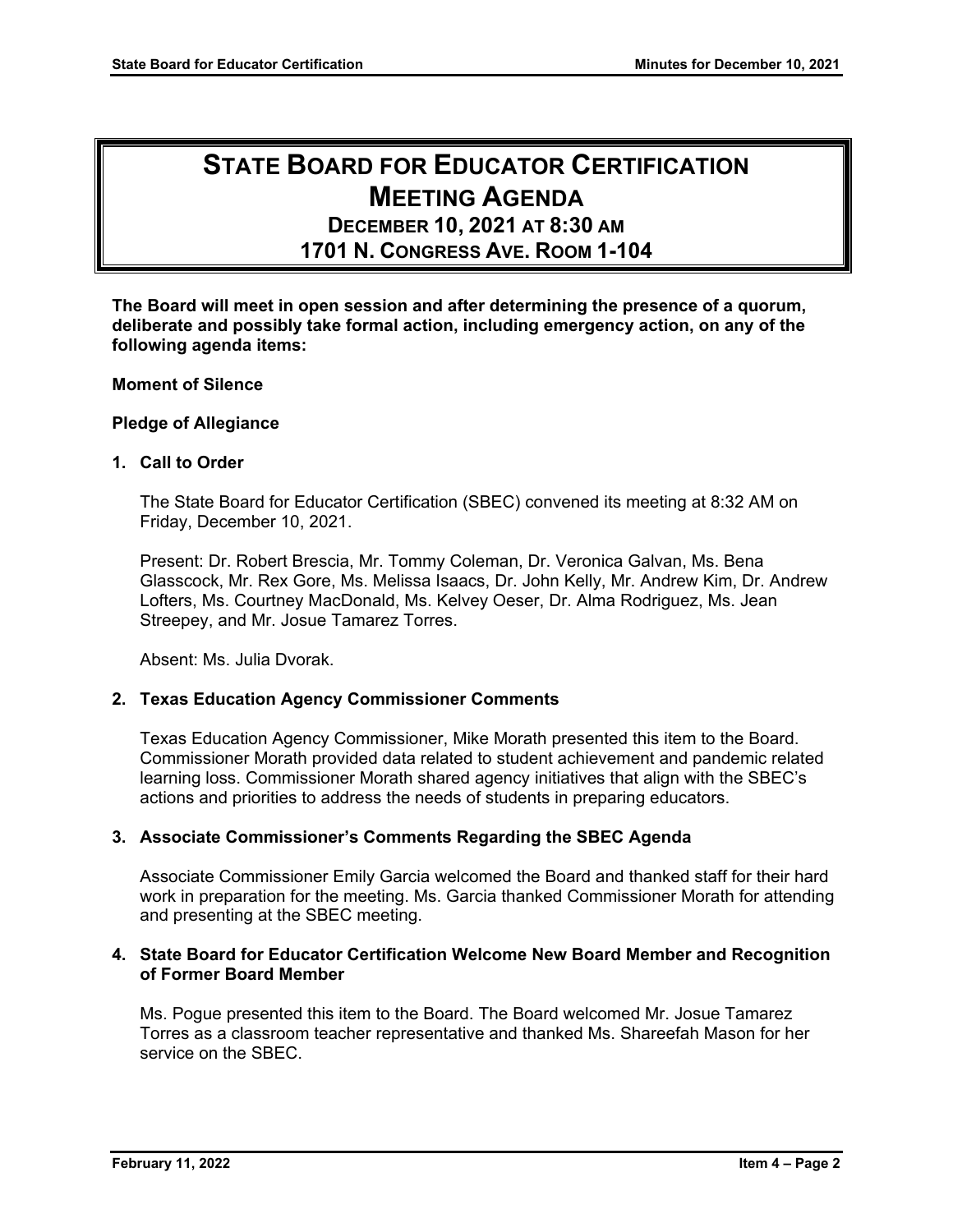# **5. Public Comment**

None.

# **CONSENT AGENDA**

Ms. Pogue presented this item to the Board. She explained the purpose and logistics of the consent agenda. The consent agenda took up agenda items 6-13 with no discussion. Item 14 was pulled from the consent agenda and voted on separately.

- **6. Request to Approve October 1, 2021 Board Meeting Minutes**
- **7. Adoption of Proposed Amendment to 19 TAC Chapter 230, Professional Educator Preparation and Certification, Subchapter B, General Certification Requirements, §230.11, General Requirements**
- **8. Adoption of Proposed Amendments to 19 TAC Chapter 234, Military Service Members, Military Spouses, and Military Veterans**
- **9. Proposed Review of 19 TAC Chapter 229, Accountability System for Educator Preparation Programs**
- **10. Proposed Review of 19 TAC Chapter 247, Educators' Code of Ethics**
- **11. Proposed Review of 19 TAC Chapter 250, Administration**
- **12. Implementation of SB 2066 to Update Teacher and Principal Surveys for Accountability System for Educator Preparation and Consumer Information Regarding Educator Preparation Programs**

#### **13. 2020–2021 Continuing Approval Reviews of Educator Preparation Programs**

#### **Motion and vote:**

*Motion was made by Mr. Kim to approve the Consent Agenda items 6-13 as presented. Second was made by Ms. MacDonald, and the Board voted unanimously in favor of the motion.*

# **14.** *Request to Approve New Educator Preparation Program at International Leadership Texas (ILTexas)*

Ms. McLoughlin presented this item to the Board. Ms. McLoughlin provided an overview of the process by which an entity is reviewed for approval as a Texas educator preparation program (EPP) and reinforced that this was the process adhered to in the review of IL Texas's application.

Mr. Coleman asked Ms. McLoughlin to respond to public testimony that claimed that TEA staff's review of the application was not thorough. Ms. McLoughlin reinforced that TEA staff strictly adhere to the process required in SBEC rule. Mr. Coleman asked for additional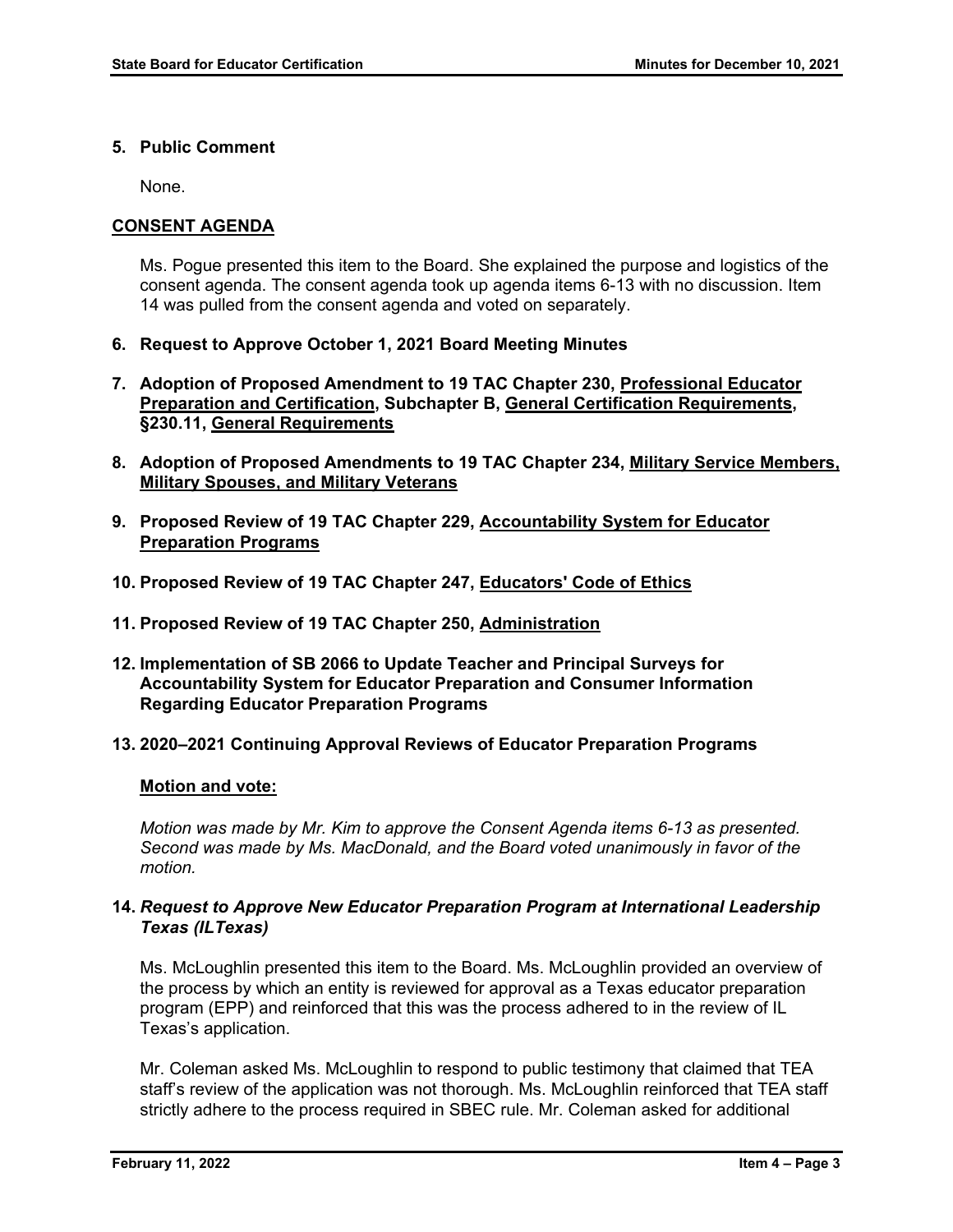information about the process. Ms. McLoughlin provided additional context and an example of the evidence that staff reviews. Mr. Coleman then inquired about the capacity of the program to prepare the number of candidates indicated and the teacher turnover rate from the district. Ms. McLoughlin shared that staff determined that IL Texas has the required facilities and staff necessary to serve the candidates indicated. She shared that IL Texas is an approved school system in Texas and that the current approval requirements look at the performance of the EPP, not the local education agency. Dr. Galvan shared her experience with the new EPP application process and reinforced that TEA staff provides extensive feedback and a thorough review process and named that the concern lies with where the preparation is occurring rather than the thoroughness of the review.

Representatives from IL Texas addressed SBEC member questions.

Public Testimony: Carrie Griffith – Texas State Teachers Association

#### **Motion and vote:**

*Motion was made by Mr. Kim to approve International Leadership of Texas as a new educator preparation program as presented. Second was made by Ms. Isaacs. The motion passed with Ms. Streepey, Ms. Isaacs, Mr. Kim, Ms. MacDonald, Ms. Glasscock, Dr. Brescia, Mr. Tamarez Torres, and Dr. Kelly voting in favor of the motion and Mr. Coleman and Mr. Gore abstaining from the vote.*

The SBEC recessed at 10:17 AM.

The SBEC reconvened at 10:30 AM.

Ms. Pogue provided the Board with an overview of the types of items on the agenda. She clarified key differences between discussion, proposal, and adoption items and the Board's opportunities for action in each phase of the rulemaking process. Ms. Pogue also highlighted the navigation cues within the Power Point presentation that would be utilized by staff as each agenda item is presented for the Board's consideration.

#### **DISCUSSION AND ACTION**

# **15. Adoption of Proposed Amendments to 19 TAC Chapter 249, Disciplinary Proceedings, Sanctions, and Contested Cases, Subchapter B, Enforcement Actions and Guidelines, and Subchapter E, Post-Hearing Matters**

Laura Moriaty presented this item to the Board. She stated the proposed amendments would implement House Bill 2519 and update good-cause and mitigating factors to contract abandonment. Ms. Moriaty summarized the public comments the SBEC received on the proposed rule amendments and recommended three changes in response to public comment to the rule text as proposed. The changes staff presented to the Board were: the addition of equivalent positions at charter schools to the proposed new mitigating factor 19 TAC §249.17(d)(2)(G), the addition of "any other relevant circumstances or facts" as proposed new 19 TAC §249.17(d)(2)(K), and a change to proposed 19 TAC §249.17(d)(3)(A) to remove the cross-reference to 19 TAC §249.17(d)(2)(A).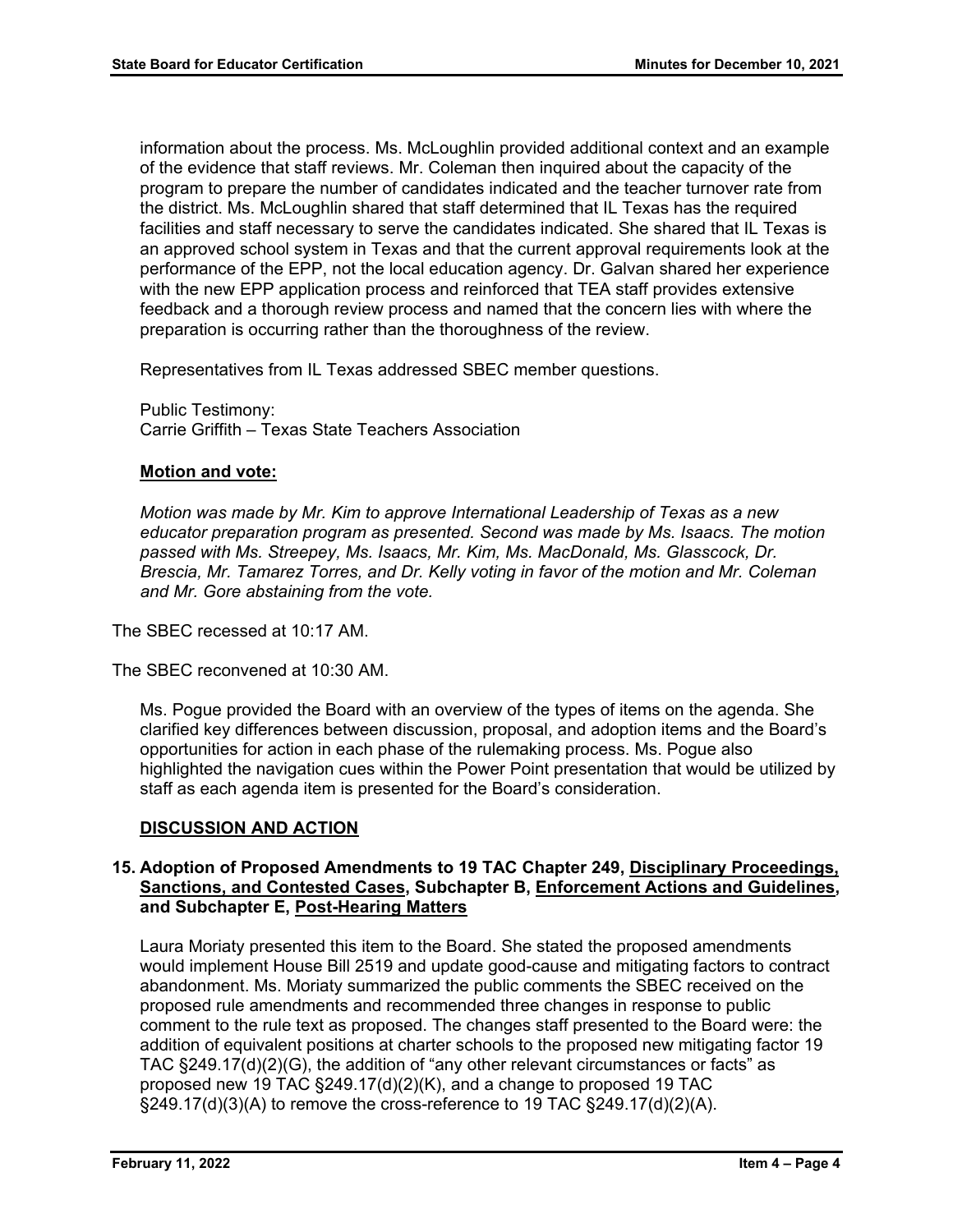During discussion, Mr. Kim pointed out that districts of innovation should be added to 19 TAC §249.17(d)(2)(G) along with charter schools, since both are allowed to employ uncertified educators. TEA staff therefore added "or a district of innovation" to the language presented to the SBEC for 19 TAC §249.17(d)(2)(G).

Public Testimony:

Dr. Crystal Dockery – Texas Association of Community Schools

Ms. Julie Leahy – Texas Classroom Teachers Association

Dr. Kevin Brown – Texas Association of School Administrators

Mr. Mark Terry – Texas Elementary Principals and Supervisors Association

Dr. Andrea Chevalier – Association of Texas Professional Educators

Ms. Laura Kravitz – Texas State Teachers Association

#### **Motion and vote:**

*Motion was made by Mr. Coleman to approve for adoption, subject to the State Board of Education (SBOE) review, the proposed amendments to 19 TAC Chapter 249, Disciplinary Proceedings, Sanctions, and Contested Cases, Subchapter B, Enforcement Actions and Guidelines, and Subchapter E, Post-Hearing Matters, as presented by staff with the exception of striking proposed new 19 TAC §249.17(d)(2)(I) and relettering the remaining provisions of 19 TAC §249.17(d)(2) accordingly*, *with an effective date of 20 days after filing the adoption notice with the Texas Register. Second was made by Dr. Brescia. The motion passed with Ms. Streepey, Ms. Isaacs, Ms. MacDonald, Mr. Gore, Dr. Brescia, Mr. Tamarez Torres, and Mr. Coleman voting in favor, and Mr. Kim, Ms. Glasscock, and Dr. Kelly voting against the motion.*

# **16. Proposed Amendments to 19 Chapter 232, General Certification Provisions, Subchapter A, Certificate Renewal and Continuing Professional Education Requirements**

Ms. Pogue presented this item to the Board. She stated that the item would propose continuing professional education (CPE) changes due to recent legislation and as a result of stakeholder input. She outlined the changes that SB 1267 requires by striking certain CPE topics with limitations of total CPE hours can be used for certificate renewal purposes and the additional of CPE requirements regarding students with disabilities. Ms. Pogue pointed out that the proposed changes reflect SBEC input at the October 2021 meeting to provide the stricken topics as allowable CPE topics for certificate renewal. She explained that classroom teachers and principals would have an implementation date of September 1, 2023 and school counselors would have an implementation date of September 1, 2024. The additional year will allow school counselors additional time to adjust since none of the required topics were removed, therefore limiting their CPE options. She also outlined the changes as a result of SBEC input at the October 2021 meeting, which included allowing a hardship extension that a school district could request on behalf of an educator who lacked sufficient CPE hours, and requiring educators to receive CPE training dyslexia training.

Public Testimony:

Ms. Carrie Griffith – Texas State Teachers Association Ms. Holly Eaton – Texas Classroom Teacher Association Ms. Jan Friese – Texas Counseling Association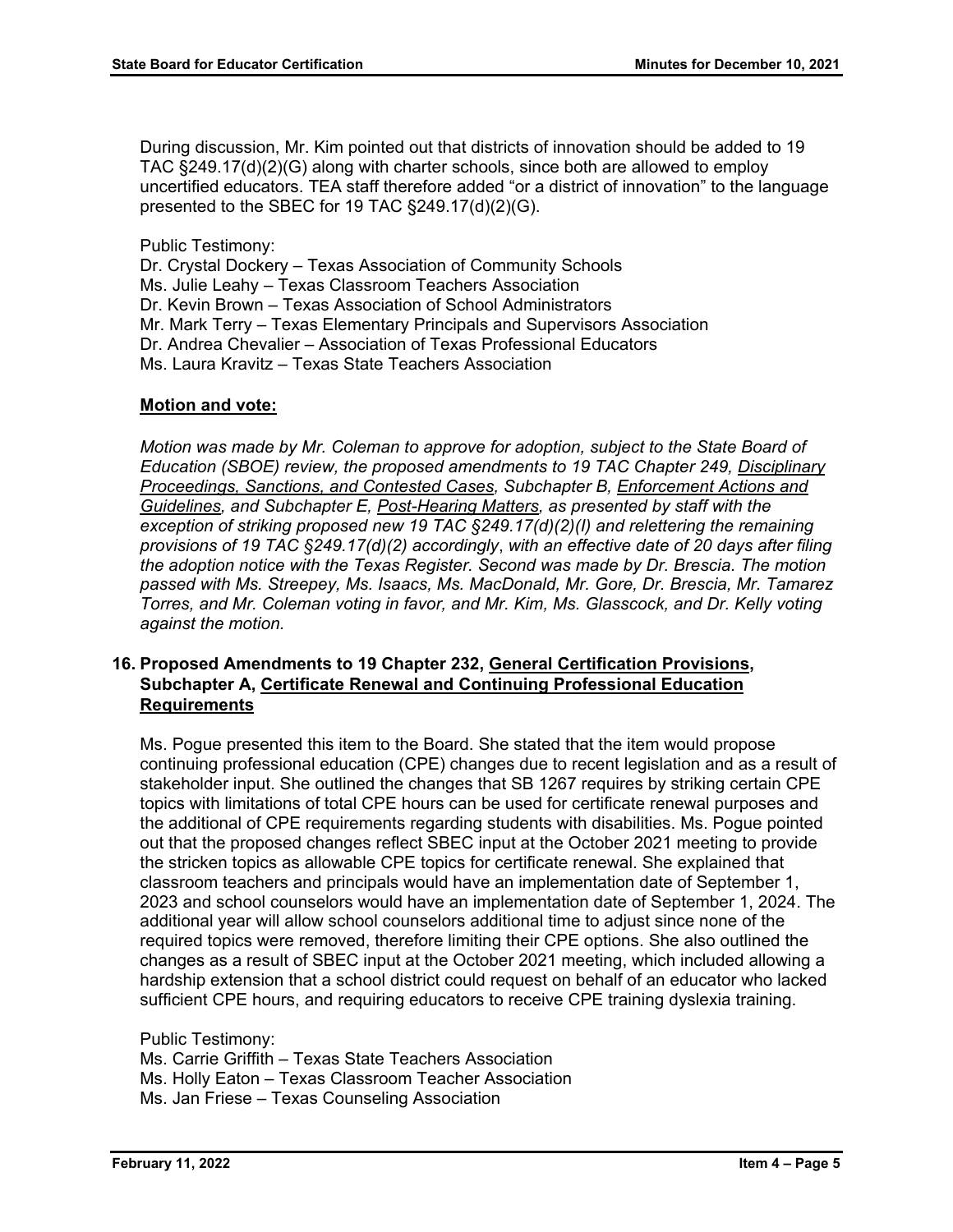Ms. Megan Guidry – TCA Counselor, Liaison

# **Motion and vote:**

*Motion was made by Dr. Brescia to Approve the proposed amendments to 19 Chapter 232, General Certification Provisions, Subchapter A, Certificate Renewal and Continuing Professional Education Requirements, to be published as proposed in the Texas Register. Second was made by Ms. Glasscock, and the Board voted unanimously in favor of the motion.*

# **17. Proposed Amendments to 19 TAC Chapter 245, Certification of Educators from Other Countries**

Ms. Cook presented this item to the Board. She stated Chapter 245 provides guidance on certification processes for individuals licensed to teach in other countries. Ms. Cook thanked the Board for their engagement with this item in previous discussions and shared that there are two categories of changes with this proposal: technical edits to eliminate outdated certificate references, add or clarify rule chapters, and specify certification applicant and or educator preparation program action steps (as applicable) to support successful completion of the certification process; and the recommendation to remove the letter of professional standing requirement. There were no questions from the Board.

# **Motion and vote:**

*Motion was made by Mr. Kim to approve the proposed amendments to 19 TAC Chapter 245, Certification of Educators from Other Countries, to be published as proposed in the Texas Register. Second was made by Ms. MacDonald, and the Board voted unanimously in favor of the motion.*

# **18. Proposed Amendments to 19 TAC Chapter 230, Professional Educator Preparation and Certification, Subchapter H, Texas Educator Certificates Based on Certification and College Credentials from Other States or Territories of the United States**

Ms. Cook presented this item to the Board. She stated Chapter 230 provides guidance on certification processes for individuals licensed to teach in other states. Ms. Cook emphasized changes with this proposal are all technical in nature, further clarifying processes already established in rule. Mr. Kim asked questions about the role of national board certification in the Texas certification process and inquired about the timeframe for completion of the process for certified individuals transferring to Texas. Mr. Kim also emphasized the importance of timeliness with the process and the impact on districts hoping to sign contracts with individuals from other states. Ms. Glasscock asked for confirmation that the out-of-state credentials review process and required steps for Texas certification applies to teachers and other than teacher roles. Ms. Cook responded to all questions from Board members and thanked them for their feedback and support.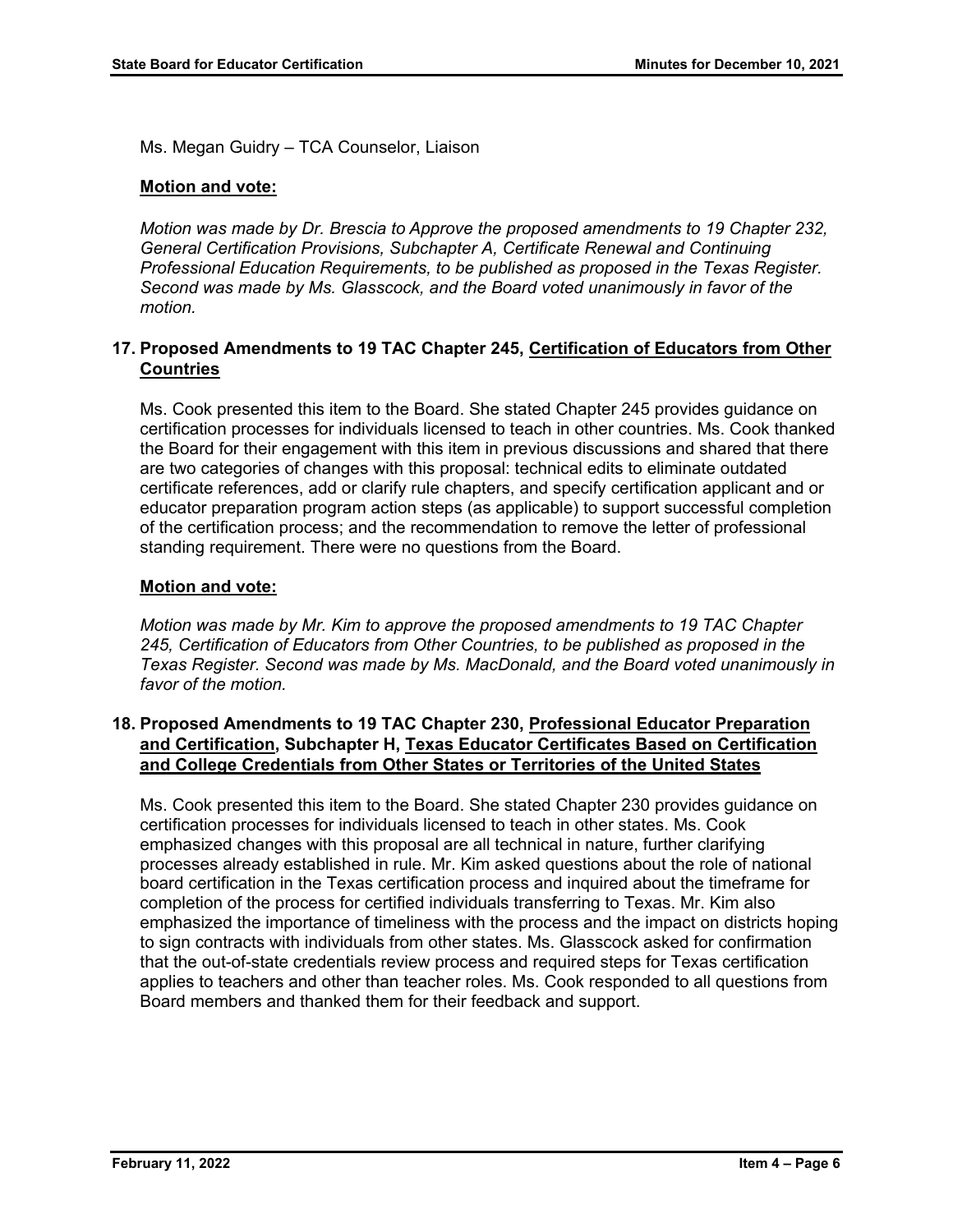# **Motion and vote:**

*Motion was made by Mr. Kim to approve the proposed amendments to 19 TAC Chapter 230, Professional Educator Preparation and Certification, Subchapter H, Texas Educator Certificates Based on Certification and College Credentials from Other States or Territories of the United States, to be published as proposed in the Texas Register. Second was made by Ms. Isaacs, and the Board voted unanimously in favor of the motion.*

# **19. Proposed Amendments to 19 TAC Chapter 228, Requirements for Educator Preparation Programs, §228.2, Definitions, §228.10, Approval Process, §228.30, Educator Preparation Curriculum, §228.35, Preparation Program Coursework and/or Training**

Ms. McLoughlin presented this item to the Board. She stated that Chapter 228 includes the requirements for educator preparation programs and that amendments in the proposal were focused on implementation of legislation related to educator preparation from the 87<sup>th</sup> Texas Legislature, Regular Session. Ms. McLoughlin provided an overview of the four pieces of legislation, Senate Bills (SBs) 226 and 1590 and House Bills (HBs) 139 and 159 and the amendments to 228.2, Definitions, 228.30, Curriculum, and 228.35, Coursework and Training, to implement the legislative requirements. Ms. McLoughlin noted that no changes has been made to the rule text for implementation of SB 226 and HB 139 since presented at Discussion at the October 2021 SBEC meeting. She noted that to implement HB 159 edits to the Figure in 228.10(b)(1) were also proposed to ensure alignment of evidence required for the proposed additional to the educator preparation program approval process. In addition, Ms. McLoughlin shared that, based on SBEC member and stakeholder feedback at the October 2021 SBEC meeting, changes had been made to the proposed implementation of SB 1590 to maintain the minimum number of observations established within the statute and comport with SBEC requirements for the overall number of observations with the intent to strike a balance based on feedback.

Public Testimony: Ms. Carrie Griffith – Texas State Teachers Association Ms. Teresa Hinojos – ESC 19

#### **Motion and vote:**

*Motion was made by Mr. Kim to approve the proposed amendments to 19 TAC Chapter 228, Requirements for Educator Preparation Programs, §228.2, Definitions, §228.10, Approval Process, §228.30, Educator Preparation Curriculum, §228.35, Preparation Program Coursework and/or Training, to be published as proposed in the Texas Register. Second was made by Ms. Streepey, and the Board voted unanimously in favor of the motion.*

#### **20. Approval of Continuing Education and Training Clearinghouse Advisory Group**

Ms. Pogue presented this item to the Board. She stated that the item would allow the SBEC to approve the Clearinghouse Advisory Group (CAG) required by SB 1267. The CAG will make recommendations to the SBEC regarding best practices and industry recommendation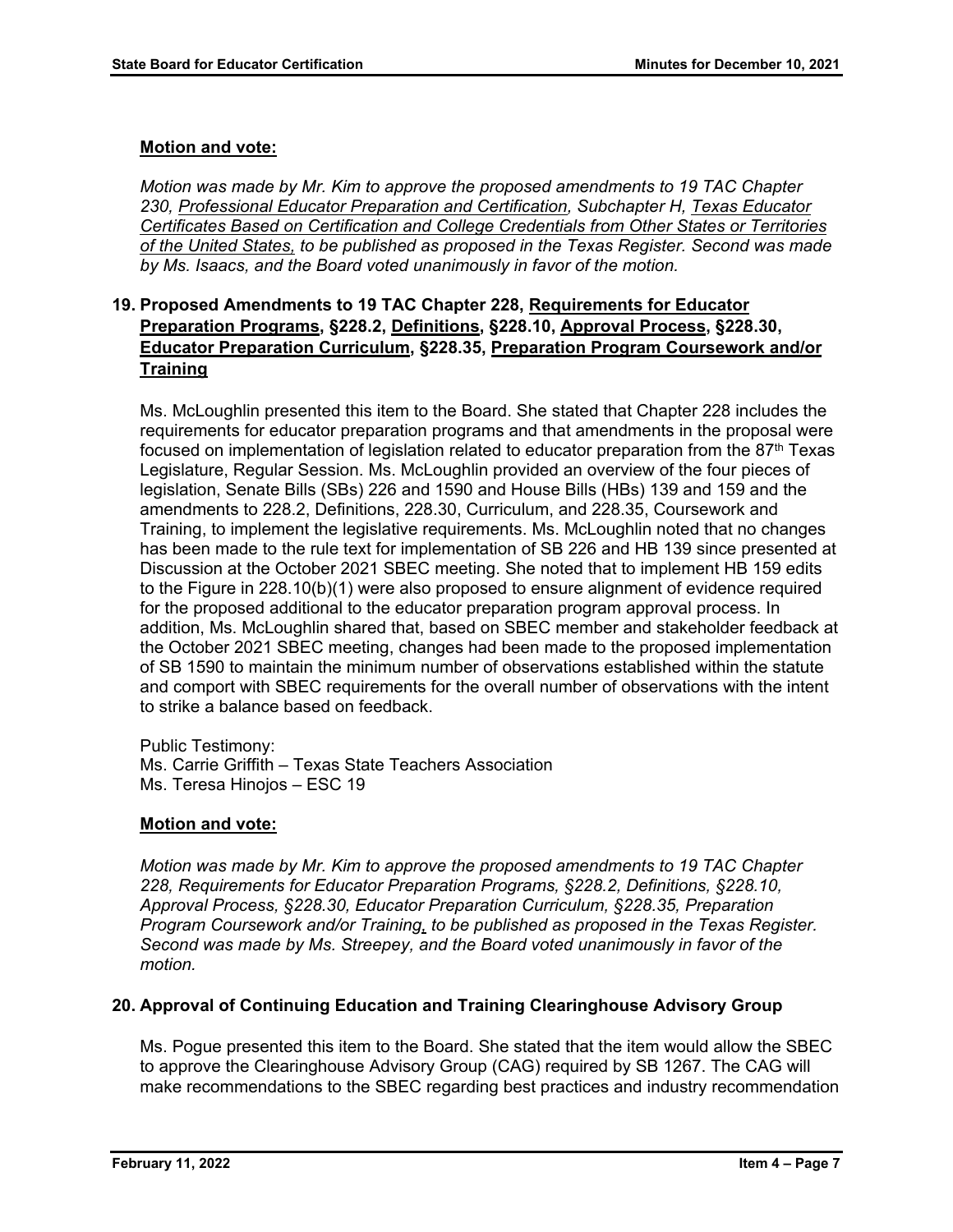regarding the frequency of certain staff development requirements outlined in statute. The SBEC approved 25 members of the CAG and 12 alternates.

Public Testimony: Ms. Megan Guidry – TCA Counselor Liaison Ms. Jan Friese – Texas Counseling Association

#### **Motion and vote:**

*Motion was made by Ms. Streepey to approve the proposed Continuing Education and Training Clearinghouse Advisory Group members and alternates as presented. Second was made by Mr. Kim, and the Board voted unanimously in favor of the motion.*

# **21. Approval of Agreed Order for University of St. Thomas Educator Preparation Program**

Ms. McLoughlin presented this item to the Board. Ms. McLoughlin provided an overview of University of St. Thomas EPP's five-year continuing approval review process and the findings from the review. She presented an overview of the steps following the review, including an overview of the requirements of the Agreed Order presented to the SBEC for approval.

Superintendent Kim asked about the posting to the website that they are not accepting new candidates. He asked if this is the only phrase required in law. Ms. McLoughlin shared that this is the phrase that we've required that programs post in the past. Dr. Galvan asked if there was a reason why the program isn't also required to post why they're not accepting applications and shared that candidates may misconstrue to this message. She asked if they could post additional information that provides more clarification. Superintendent Kim reinforced that the consumer has a right to know why the statement exists. Dr. Kelly asked if the Board had the ability to add to the requirements in the Agreed Order. Ms. Moriaty clarified that TEA staff and University of St. Thomas EPP had already agreed to the terms of the order and that the SBEC has the ability to approve or not approve the order. Ms. Streepey asked if the information would show up on the dashboard. Ms. McLoughlin shared that a report detailing the continuing approval review findings is posted to the TEA website and confirmed that staff could update language in future agreed orders to provide additional consumer awareness.

#### **Motion and vote:**

*Motion was made by Mr. Coleman to approve the agreed order for University of St. Thomas educator preparation program as presented. Second was made by Ms. Streepey. The motion passed with Ms. Streepey, Ms. Isaacs, Ms. MacDonald, Mr. Gore, Dr. Brescia, Mr. Tamarez Torres, Mr. Coleman, Ms. Glasscock, and Dr. Kelly voting in favor and Mr. Kim voting against the motion.*

# **22. Approval of Agreed Order for Texas A&M University – Texarkana Educator Preparation Program**

Ms. McLoughlin presented this item to the Board. Ms. McLoughlin provided an overview of Texas A&M University - Texarkana EPP's five-year continuing approval review process and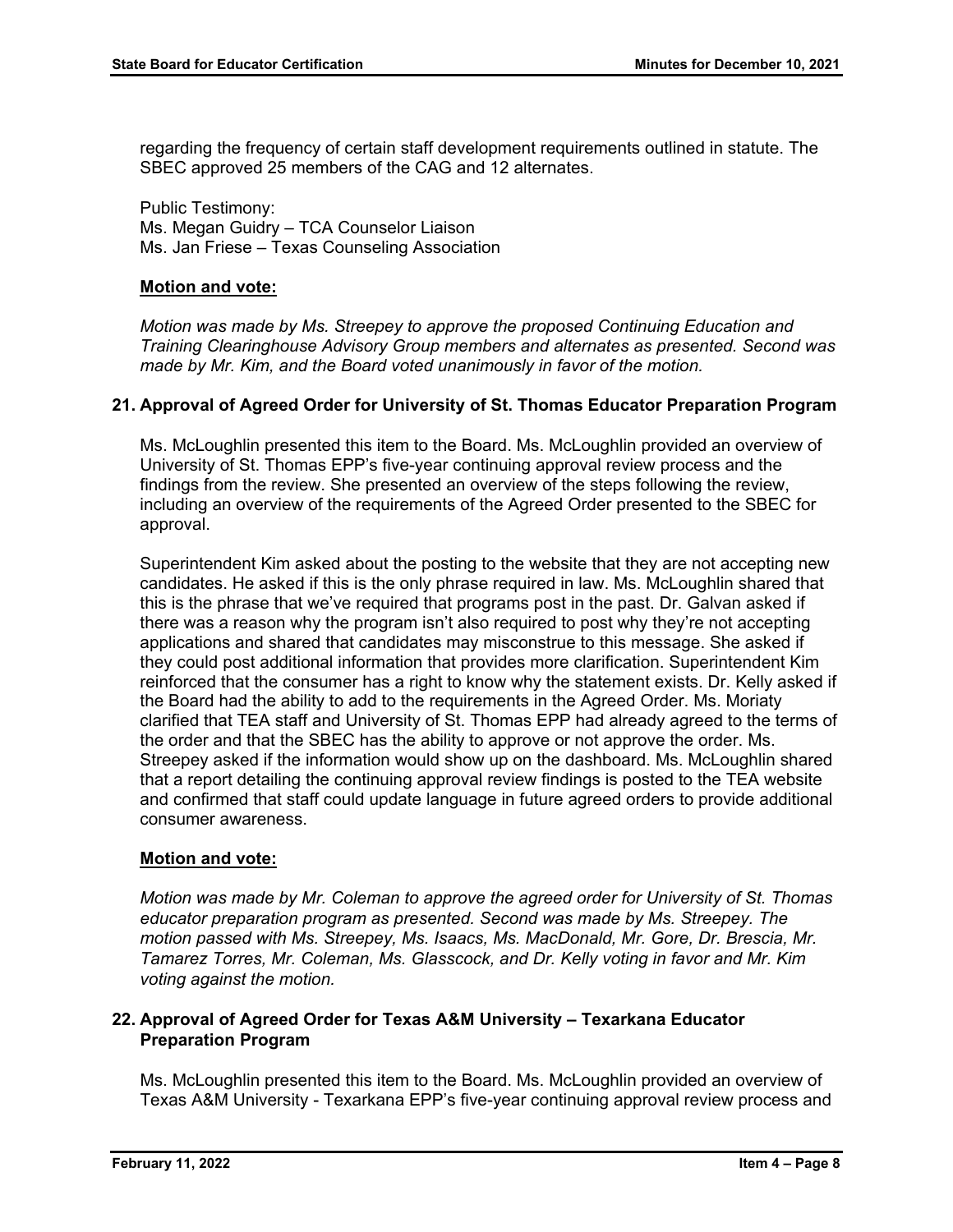the findings from the review. She presented an overview of the steps following the review, including an overview of the requirements of the Agreed Order presented to the SBEC for approval. Ms. McLoughlin shared that there was an update made to the Agreed Order to add a stipulation that the program could submit an updated observation tool with an attestation that it would be used rather than submitting evidence of the observation tool in use, if the program did not have candidates completing a practicum during the timeline of the agreed order.

#### **Motion and vote:**

*Motion was made by Mr. Coleman to approve the agreed order for Texas A&M University-Texarkana educator preparation program as presented. Second was made by Ms. Streepey and the Board voted unanimously in favor of the motion.*

#### **DISCIPLINARY CASES**

# **23. Pending or Contemplated Litigation, including Disciplinary Cases**

#### **A. Defaults**

#### **No Answer Defaults**

1. In the Matter of Jasmin Rutledge; Action to be taken: Consideration of Issuance of Default Judgment

Staff recommendation: 1-year suspension

2. In the Matter of Marly Nicholson; Action to be taken: Consideration of Issuance of Default Judgment

Staff recommendation: 1-year suspension

3. In the Matter of Gloria M. Anthony; Action to be taken: Consideration of Issuance of Default Judgment

Staff recommendation: Permanent Revocation

4. In the Matter of Cactus Calderas; Action to be taken: Consideration of Issuance of Default Judgment

Staff recommendation: Revocation

5. In the Matter of Elizabeth M. Trevino a/k/a Elizabeth Schiwart; Action to be taken: Consideration of Issuance of Default Judgment

Staff recommendation: Revocation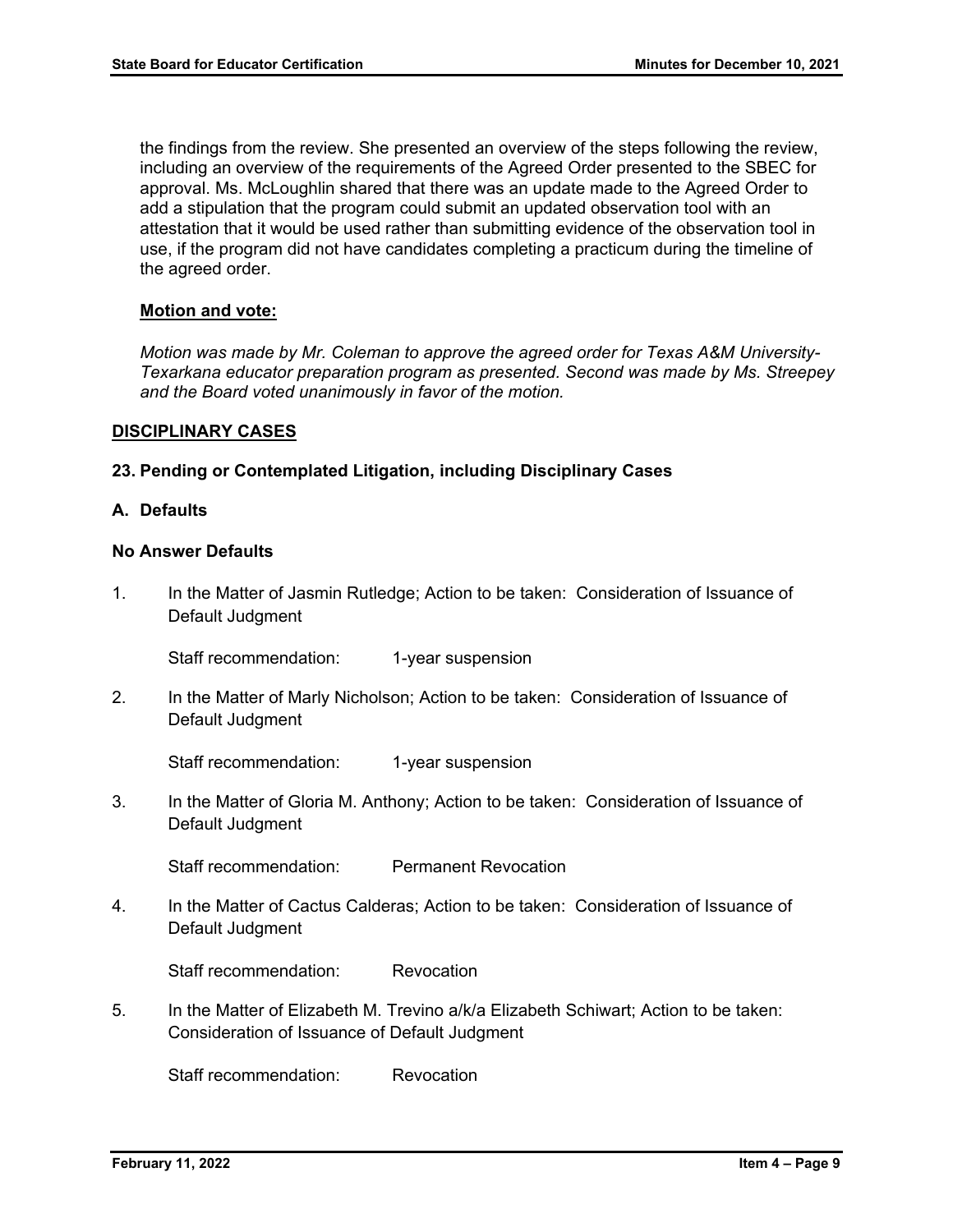6. In the Matter of Jacquelyn Howard; Action to be taken: Consideration of Issuance of Default Judgment

Staff recommendation: Revocation

7. In the Matter of Vanessa Thomas; Action to be taken: Consideration of Issuance of Default Judgment

Staff recommendation: 2-year suspension and proof of successful treatment of substance abuse treatment program

8. In the Matter of Geoffery Howard; Action to be taken: Consideration of Issuance of Default Judgment

Staff recommendation: Permanent Revocation

9. In the Matter of Renae M. McAlister; Action to be taken: Consideration of Issuance of Default Judgment

Staff recommendation: 2-year suspension

11. In the Matter of Annette Marie Bogany-Williams; Action to be taken: Consideration of Issuance of Default Judgment

Staff recommendation: Permanent Revocation

12. In the Matter of Gracie Beatrice Foreman; Action to be taken: Consideration of Issuance of Default Judgment

Staff recommendation: Permanent Revocation

13. In the Matter of Maria Del Socorro Alcaraz; Action to be taken: Consideration of Issuance of Default Judgment

Staff recommendation: Permanent Revocation

14. In the Matter of Romeo Luis Cardenas, Jr.; Action to be taken: Consideration of Issuance of Default Judgment

Staff recommendation: Permanent Revocation

15. In the Matter of Allen Speight; Action to be taken: Consideration of Issuance of Default **Judgment** 

Staff recommendation: Revocation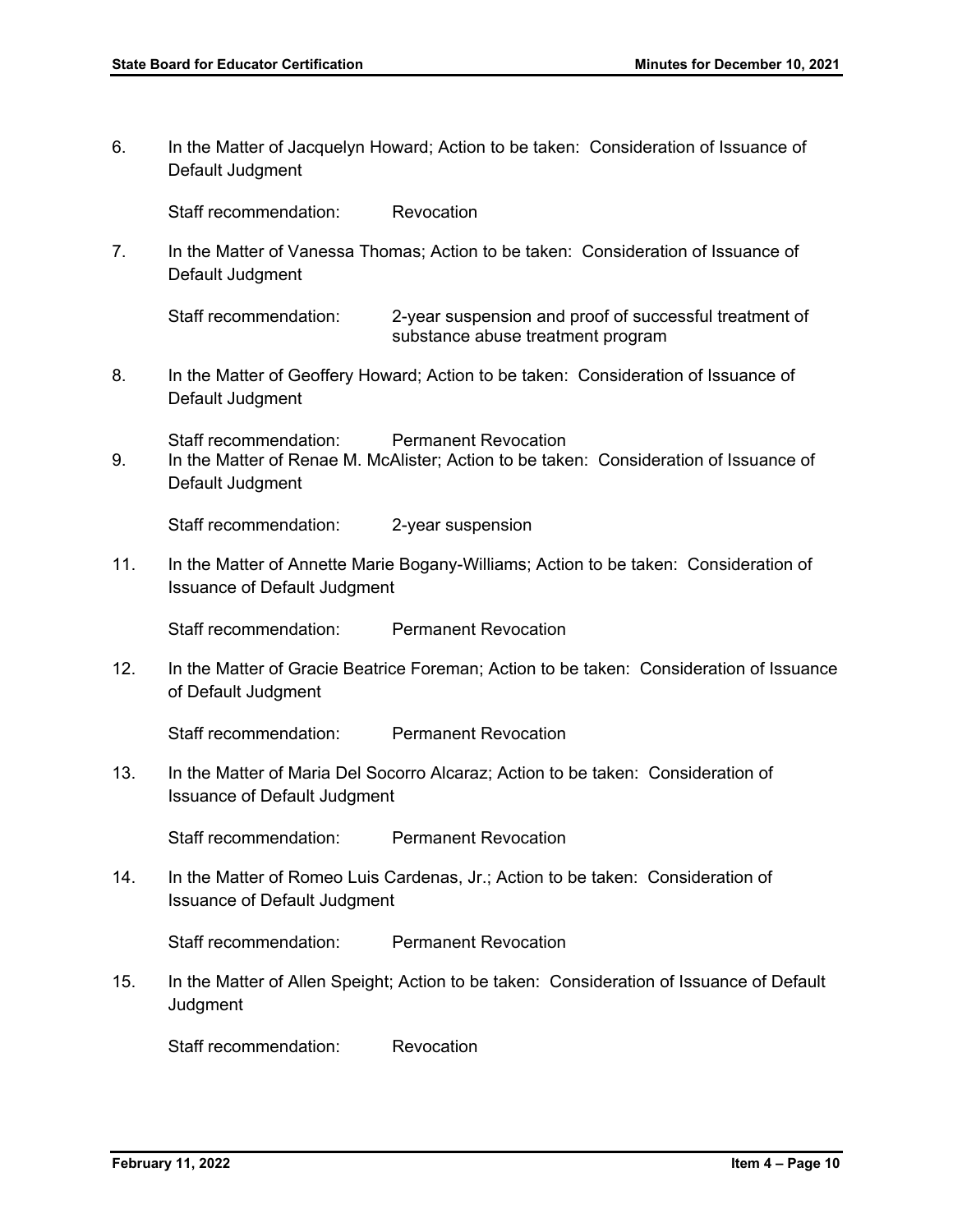16. In the Matter of Jared Prezas; Action to be taken: Consideration of Issuance of Default **Judgment** 

Staff recommendation: Revocation

17. In the Matter of Mykisha Hampton; Action to be taken: Consideration of Issuance of Default Judgment

Staff recommendation: Revocation

#### **Motion and Vote:**

*Motion was made by Mr. Coleman to grant staff's request for issuance of default judgment on cases numbered 1-17, excluding number 10 and issue final orders consistent with staff's recommendations. Second was made by Ms. MacDonald, and the Board voted unanimously in favor of the motion.* 

10. In the Matter of Justin Spence; Action to be taken: Consideration of Issuance of Default **Judament** 

Staff recommendation: 3-year suspension

#### **Motion and vote:**

*Motion was made by Mr. Coleman to grant staff's request for issuance of default judgment on case number 10 and enter a final order of Revocation. Second was made by Dr. Brescia, and the Board voted unanimously in favor of the motion.* 

#### **The following case was pulled by TEA staff, no action was taken:**

18. In the Matter of Susan Rivera Herrera; Action to be taken: Consideration of Issuance of Default Judgment

Staff recommendation: 2-year suspension

#### **SOAH Defaults**

1. In the Matter of Phyllis Renee Taylor; Action to be taken: Consideration of Issuance of Default Judgment

Staff recommendation: Revocation

#### **Motion and vote:**

*Motion was made by Mr. Kim to grant staff's request for the issuance of SOAH default judgment and enter a final order consistent with staff's recommendation. Second was made by Mr. Tamarez Torres, and the Board voted unanimously in favor of the motion.*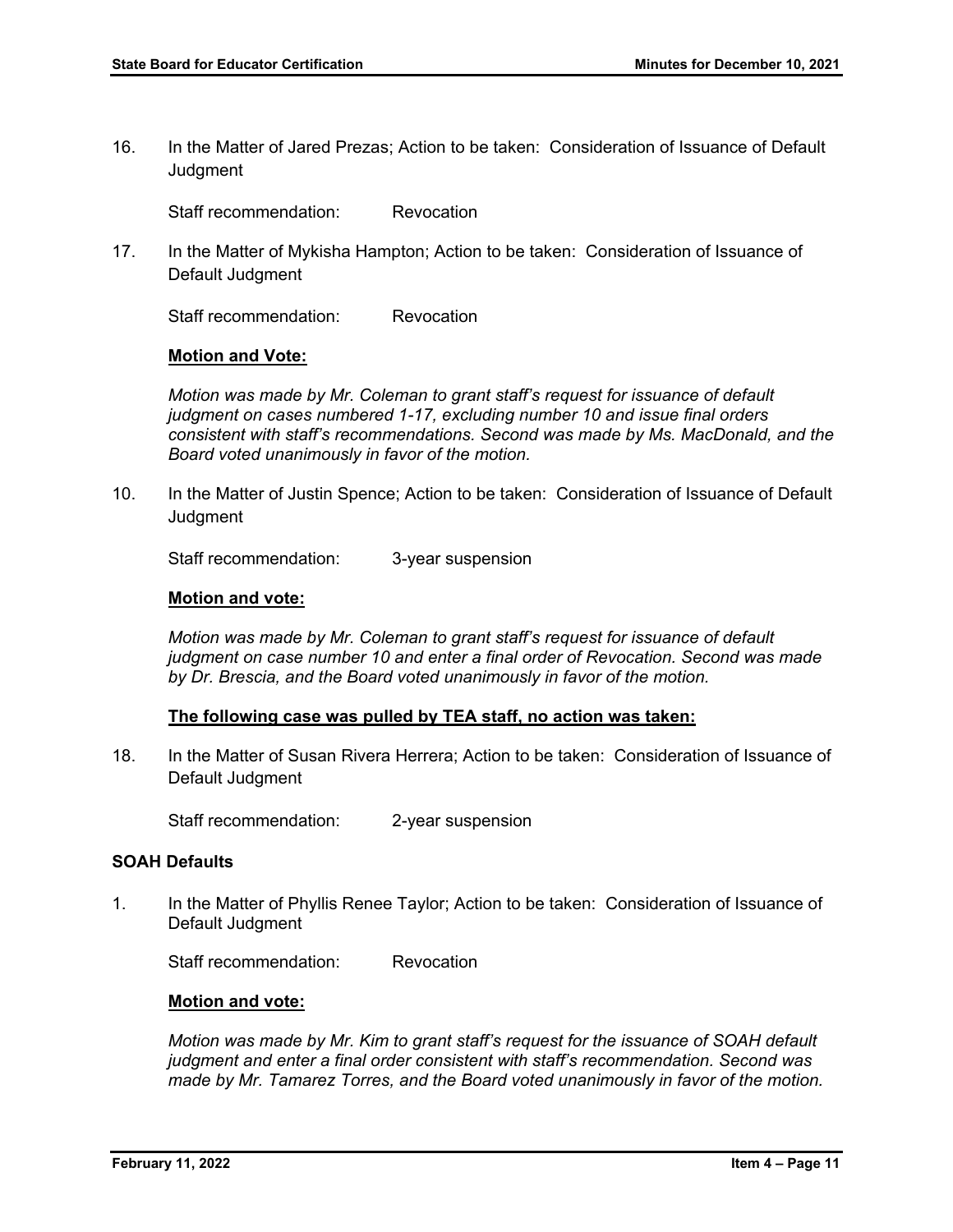#### **B. Contested Cases**

Proposals for Decision

1. Docket No. 701212445.EC, Texas Education Agency, Educator Preparation, Certification, and Enforcement Division v Chelsea Chamese Pearce; Action to be taken: Consideration of Proposal for Decision and Issuance of Final Order.

ALJ Recommendation: Permanent Revocation

Staff Recommendation: Accept ALJ Recommendation

#### **Motion and vote:**

*Motion was made by Dr. Brescia that the Board accept the Proposal for Decision and Issue a Final Order consistent with the ALJ's recommendation that Ms. Pearce's educator certificates should be permanently revoked. Second was made by Mr. Kim with Dr. Brescia, Mr. Coleman, Ms. Glasscock, Mr. Gore, Ms. Isaacs, Mr. Kim, Ms. MacDonald, Ms. Streepey, and Mr. Tamarez Torres voting in favor, and Dr. Kelly voting against the motion.* 

#### **DISCUSSION ONLY**

# **24. Discussion of 19 TAC Chapter 231, Requirements for Public School Personnel Assignments**

Ms. Cook presented this item to the Board. She stated Chapter 231 provides guidance to districts and educators on the certificates appropriate for placement into various assignments in the Prekindergarten to Grade 12 settings. Ms. Cook referenced the highlevel summary of potential rule changes on pages 2 through 4 of the item and confirmed her action steps before the February 2022 SBEC meeting would include stakeholder feedback as applicable from the Educator Preparation Advisory Committee and collaboration with the TEA staff that support the work of the State Board of Education to ensure a strong proposal for the Board's consideration at the next meeting. There were no questions or feedback from the Board and Ms. Cook thanked everyone for their time and support.

The SBEC recessed at 2:29 PM.

The SBEC reconvened at 2:39 PM.

#### **25. Discussion of edTPA as a Certification Exam for Standard Teacher Certification**

Ms. McLoughlin presented this item to the Board. Ms. McLoughlin shared that at the conclusion of the October 2021 SBEC meeting, TEA staff received feedback from stakeholders who expressed a desire to discuss other pedagogy certification exam options. Ms. McLoughlin shared that this discussion was the focus of the October Educator Preparation Advisory Committee (EPAC) meeting. As an outcome of that meeting, TEA staff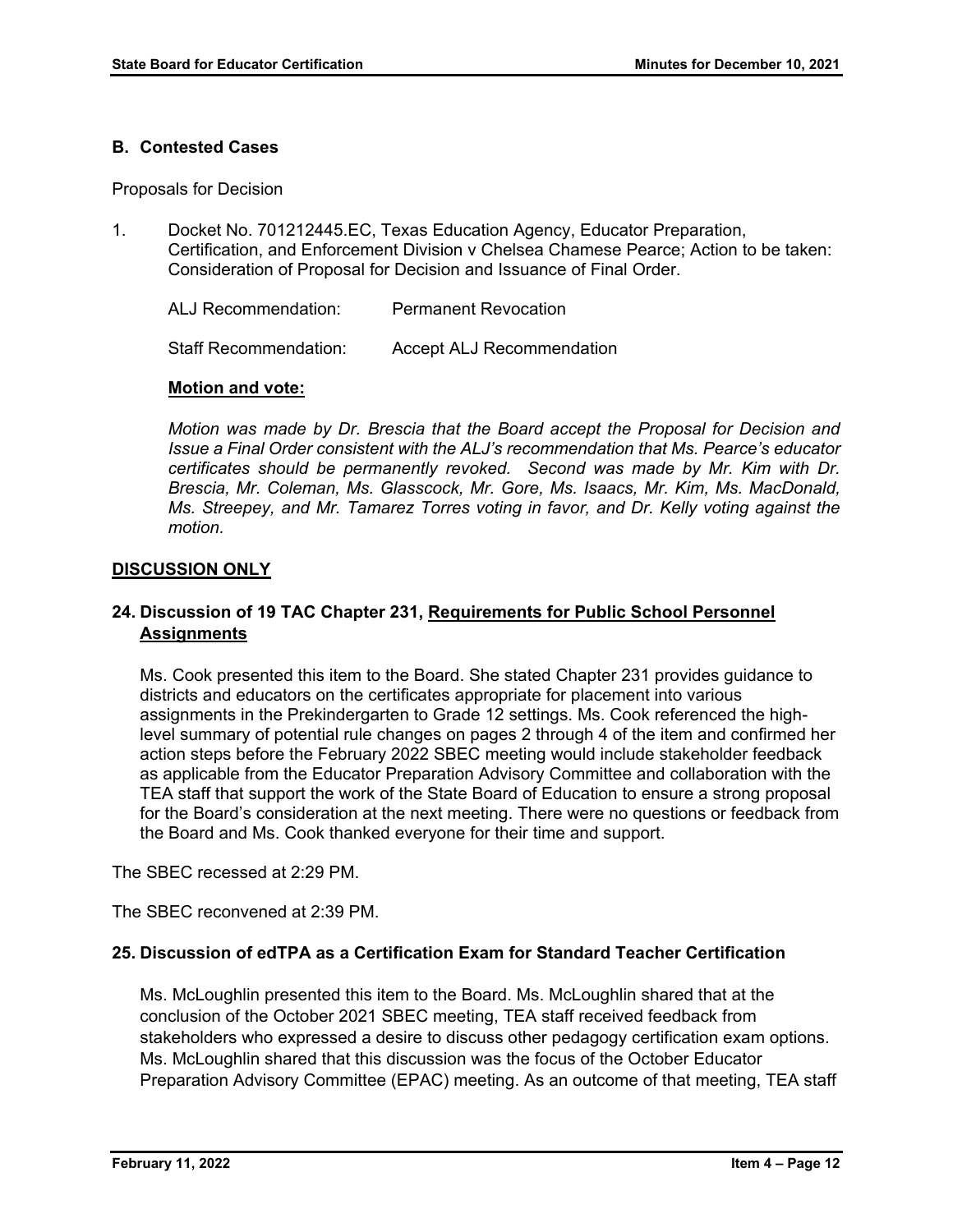invited Dr. Ward from Texas Wesleyan University and Drs. Edmonson and Ellis from Sam Houston State University to present alternative pedagogy exam options during the meeting.

Drs. Ward, Edmonson, and Ellis presented their alternative options to the Board and addressed Board member questions.

Ms. McLoughlin provided an overview of the edTPA and options for additional certification exams, reinforcing that edTPA is a valid and reliable assessment of teacher readiness, Texas pilot data indicates strong results and presents no red flags, and that the pilot process has provided a Texas-specific roadmap that can be used for effective statewide implementation. She also reinforced that in regards to the idea of additional certification options: no options have been presented that are ready for implementation, the Board may consider additional options for certification at any time, and the Board may codify in rule a process to establish criteria, vet, and approve additional performance assessment certification exams.

Ms. McLoughlin provided an overview of program participation in the edTPA pilot and the data gathered during the second year pilot. In discussion of the edTPA pilot data, Ms. McLoughlin shared that the data indicated that EPPs in the pilot were using the edTPA data to improve their training and support of candidates and that performance by demographic group indicated that edTPA represented a more equitable pathway into the profession in comparison to the current PPR exam.

Ms. McLoughlin then outlined the proposed implementation plan at the conclusion of the edTPA pilot, which included a three year implementation timeline. Ms. McLoughlin shared that staff was seeking feedback from the Board on proposed next steps to bring back rule text that would implement edTPA to replace the PPR exam and then subsequent rule text to codify a process to vet and approve additional performance assessment certification exams.

Ms. Streepey asked if edTPA could be modified for Texas. Ms. McLoughlin shared that edTPA is a valid and reliable assessment because of the normed rubrics used. She shared that there is an opportunity to develop Texas-specific trainings, resources, and materials to support Texas programs in preparing candidates for the edTPA. Dr. Rodriguez asked if staff could bring additional specifics to the February 2022 meeting on strategies to address the cost of edTPA. Dr. Rodriguez also asked if programs would be held accountable for candidate passing rates on edTPA. Ms. McLoughlin shared it would be staff's recommendation given that the exam would no longer be in a pilot phase. Dr. Rodriguez asked if all candidates would be required to take edTPA in 2023-2024. Ms. McLoughlin shared that they would in the proposed implementation plan, which was informed by the process the SBEC has implemented with other phased-out certification exams. Dr. Rodriguez asked about who would be a part of the standard setting committee. Ms. McLoughlin shared that she would bring additional information on the standard setting committee recruitment to the February 2022 meeting. Dr. Rodriguez reinforced that the committee should represent the diversity of Texas educator preparation. Dr. Rodriguez also requested additional detail on the LEA communication plan, including potential options for LEA trainings. Dr. Galvan asked about the types of support programs and candidates can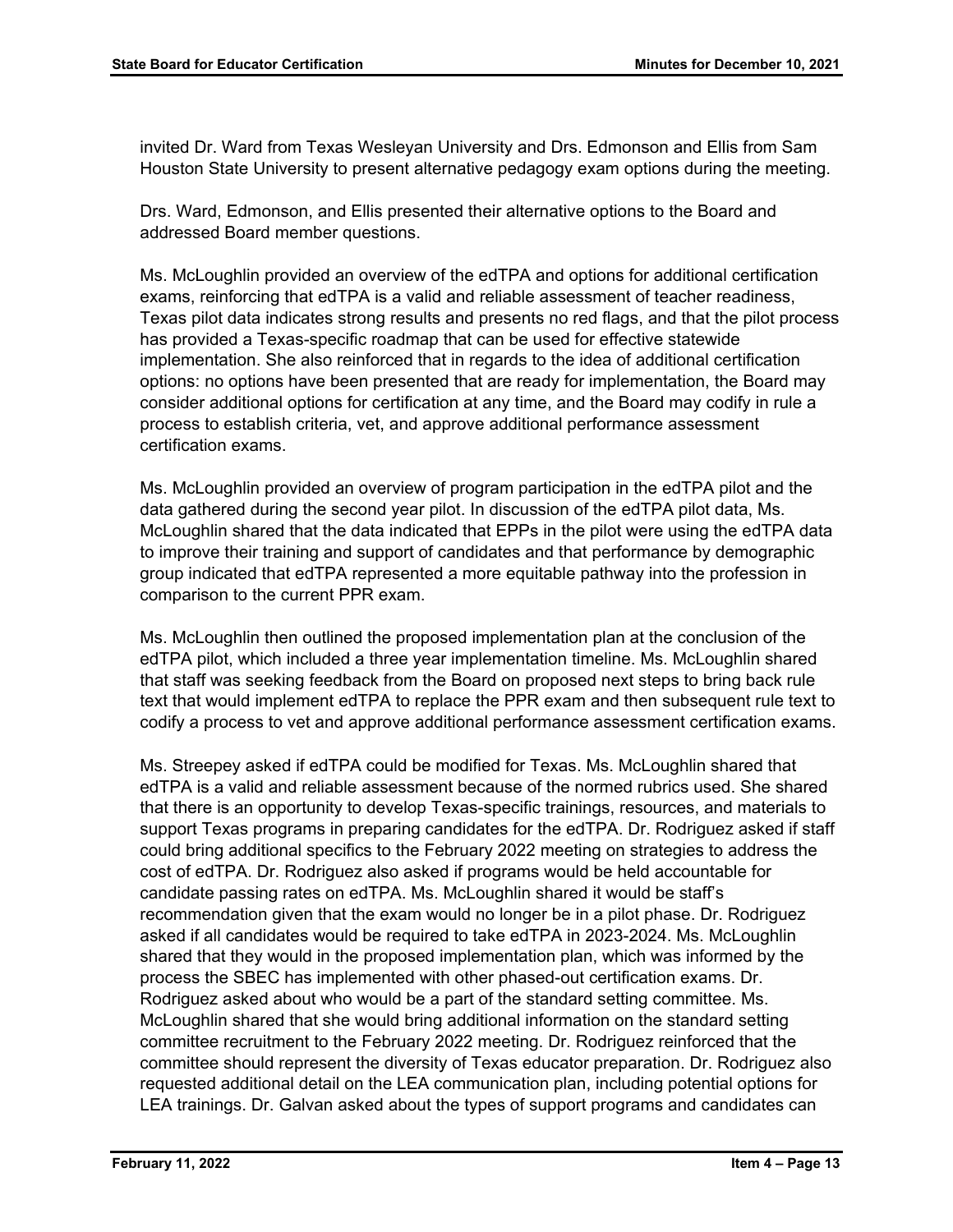receive around cost and the timelines for implementation. Ms. McLoughlin shared that staff would bring additional information on strategies to address cost at the February meeting and asked for Dr. Galvan's perspectives on potential updates to the implementation timeline. Dr. Galvan shared that with the implementation of new requirements, including the Science of Teaching Reading exam, that the timeline may need to slow down. Superintendent Kim shared that he has noticed an increase in the readiness of teachers hired by his district who have completed the edTPA and shared that it may be helpful for the Board to look at a copy of the PPR test alongside the framework for the edTPA. He shared that he is positive about the direction towards edTPA. Ms. MacDonald reinforced that the discussion of edTPA implementation has been a thoughtful, multi-year process, with Board members joining the SBEC throughout that process. Mr. Gore shared that based public testimony data shared on the PPR, that he was hesitant to phase out the PPR if it was found to be a good indicator of a teacher's success. Mr. Gore also asked if other EPPs could pilot something other than edTPA. Mr. Coleman and Dr. Kelly shared that they agreed with Mr. Gore. Dr. Kelly shared that he would like requirements for vetting alternatives that include flexibility. Mr. Tamarez Torres reinforced Superintendent Kim and Ms. MacDonald's reflections on the PPR, in which we have high pass rates but we're still failing our students. He reinforced that we have to change what we're doing now and asked if it was possible to run a study of the T-TESS approach alongside implementation of edTPA. Ms. Oeser shared that TEA has engaged in similar work around allowing local options for district accountability and Teacher Incentive Allotment focused less on what the approach is and more on the outcome of the process and its validity and reliability and shared that staff could bring some of these examples to the Board in the future. Dr. Brescia noted that the Commissioner reinforced that bold action was needed to address the current challenges in education and that edTPA implementation is not at the beginning of the process but at the end of the pilot and the data indicates that its significantly better than the status quo. Dr. Brescia asked why we would consider another option when we have a solution that the SBEC sought and encouraged bold action. Superintendent Kim reinforced that a discussion around options would need to have a set of criteria locked in to ensure consistency. Superintendent Kim suggested an edTPA workshop to discuss further. Ms. Garcia shared that the alternative options that were presented are not ready for implementation and require additional data collection and analysis, but that staff has reinforced that the Board would not shut the door on those options in the future. She shared that what is in front of the Board now is the decision on moving forward with edTPA implementation. Ms. Garcia shared that the Board can both keep the door option for other options and codify a set of criteria to vet those options and determine next steps with consequential implementation of edTPA. She shared that the plan is for staff to take the recommendations and questions presented today and come back with draft rule text to move from pilot to policy with edTPA and to come forward with a discussion on what would need to be true to consider alternatives as well. Ms. Streepey shared that if it's the SBEC's job to monitor the quality of the teachers and ensure they're better prepared that she was concerned about an exam being locally scored and has concerns about the consistency. Ms. MacDonald asked about multiple options and implications for a cohesive EPP accountability system. Dr. Galvan asked the Board to take into consideration the timelines and expectations for EPPs.